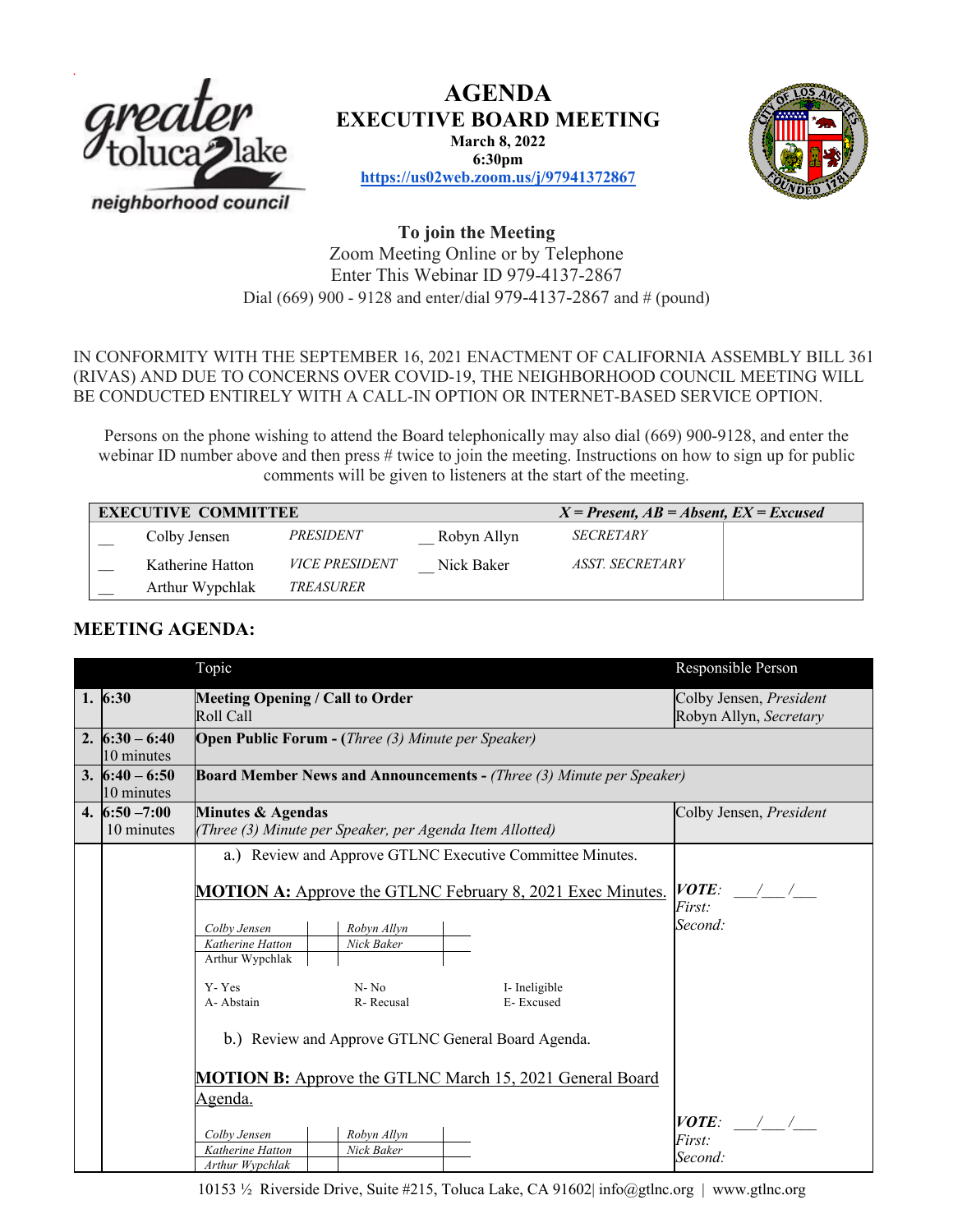

**AGENDA** EXECUTIVE/ BOARD MEETING March 8, 2022 Page 2 of 3



|                                                            |                                | Y-Yes<br>A-Abstain                                                                                                                                                                                                                                     | $N - No$<br>R-Recusal                                                                     | I- Ineligible<br>E-Excused                                                       |                                             |  |  |  |  |
|------------------------------------------------------------|--------------------------------|--------------------------------------------------------------------------------------------------------------------------------------------------------------------------------------------------------------------------------------------------------|-------------------------------------------------------------------------------------------|----------------------------------------------------------------------------------|---------------------------------------------|--|--|--|--|
|                                                            | 5. $7:00 - 7:10$               | <b>Treasurer Report</b>                                                                                                                                                                                                                                |                                                                                           |                                                                                  | Arthur Wypchlak, Treasurer                  |  |  |  |  |
|                                                            | 10 minutes                     | (Three (3) Minute per Speaker, per Agenda Item Allotted)                                                                                                                                                                                               |                                                                                           |                                                                                  |                                             |  |  |  |  |
|                                                            |                                | Colby Jensen<br>Katherine Hatton<br>Arthur Wypchlak<br>Y-Yes                                                                                                                                                                                           | for reconciliation submission to the City Clerk.<br>Robyn Allyn<br>Nick Baker<br>$N - No$ | <b>MOTION C:</b> Approve the February 2022 MER and expenditures<br>I- Ineligible | VOTE:<br>$\frac{1}{2}$<br>First:<br>Second: |  |  |  |  |
|                                                            |                                | A-Abstain                                                                                                                                                                                                                                              | R-Recusal                                                                                 | E-Excused                                                                        |                                             |  |  |  |  |
|                                                            | 6. $7:10 - 7:20$<br>10 minutes | <b>On-Going Business</b><br>(Three (3) Minute per Speaker, per Agenda Item Allotted)                                                                                                                                                                   |                                                                                           |                                                                                  | Colby Jensen, President                     |  |  |  |  |
|                                                            |                                | NPG request-Deadline 3.31.22<br><b>Community Goals</b>                                                                                                                                                                                                 |                                                                                           |                                                                                  |                                             |  |  |  |  |
|                                                            | $7.7:20 - 7:30$<br>10 minutes  | New Business: News, announcements, topics of discussion<br>(Three (3) Minute per Speaker, per Agenda Item Allotted)<br>Discussion re GTLNC submitting Letter of Opposition to<br>$\bullet$<br>development of 10057 Riverside Dr<br>TL Centennial ideas |                                                                                           |                                                                                  |                                             |  |  |  |  |
|                                                            | 8. 7:30                        | <b>Meeting Adjourned</b>                                                                                                                                                                                                                               |                                                                                           |                                                                                  | Colby Jensen, President                     |  |  |  |  |
| Next meeting: Tuesday, April 12, 2022 at 6:30pm - via Zoom |                                |                                                                                                                                                                                                                                                        |                                                                                           |                                                                                  |                                             |  |  |  |  |
|                                                            |                                |                                                                                                                                                                                                                                                        |                                                                                           |                                                                                  |                                             |  |  |  |  |

**PUBLIC INPUT AT NEIGHBORHOOD COUNCIL MEETINGS** The public is requested to dial \*9, or use the "Raise Hand" option,when prompted by the presiding officer, to address the Board on any agenda item before the Board takes an action on an item. Comments from the public on agenda items will be heard only when the respective item is being considered. Comments from the public on other matters not appearing on the agenda that are within the Board's jurisdiction will be heard during the General Public Comment period. Please note that under the Brown Act, the Board is prevented from acting on a matter that you bring to its attention during the General Public Comment period; however, the issue raised by a member of the public may become the subject of a future Board meeting. Public comment is limited to 2 minutes per speaker unless adjusted by the presiding officer of the Board.

**AB 361 UPDATES** Public comment cannot be required to be submitted in advance of the meeting, only real-time public comment is required. If there are any broadcasting interruptions that prevent the public from observing or hearing the meeting, the meeting must be recessed or adjourned.

If members of the public are unable to provide comment or be heard due to issues within the Neighborhood Council's control, the meeting must be recessed or adjourned.

**PUBLIC POSTING OF AGENDAS** - GTLNC agendas are posted for public review as follows: